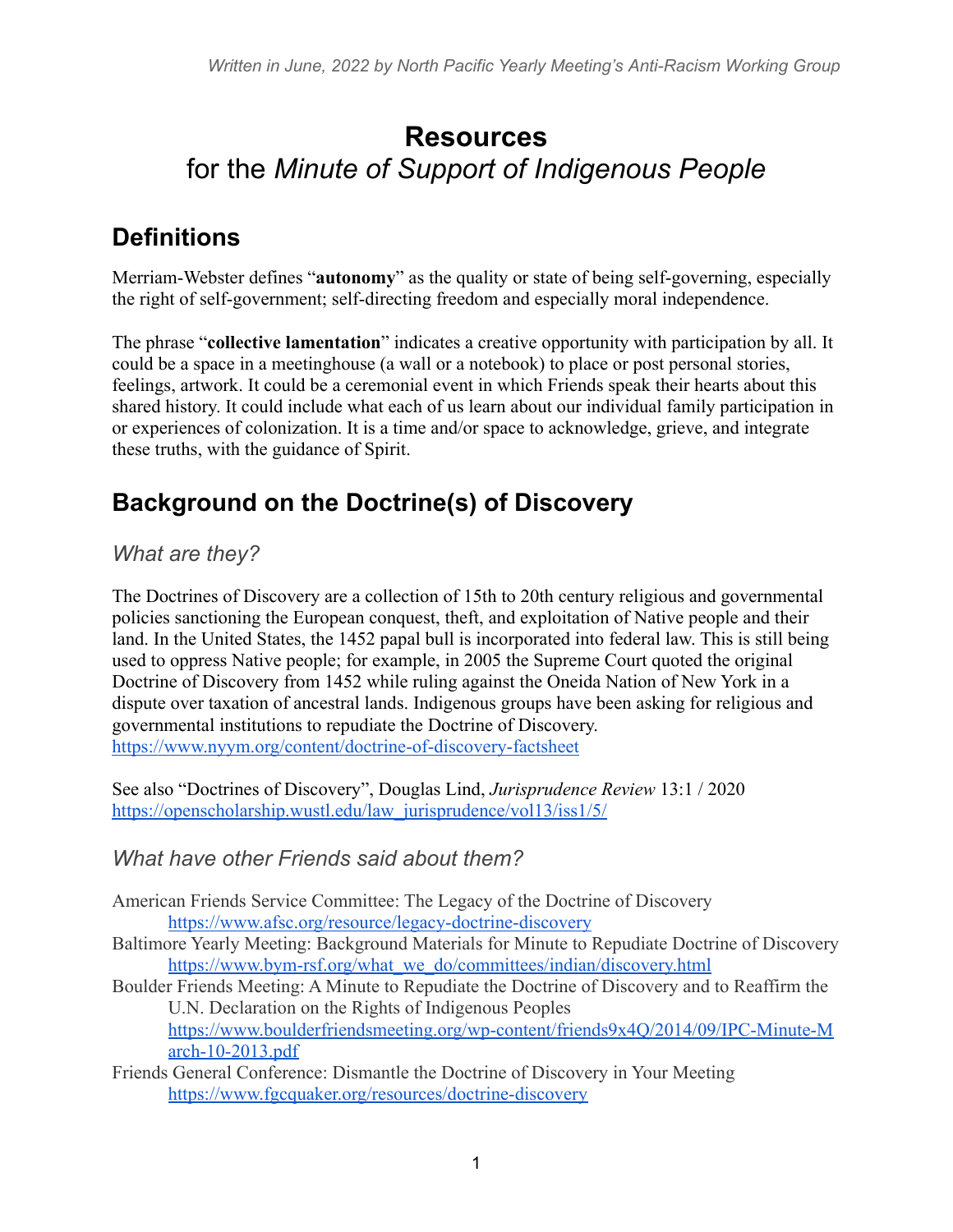*Written in June, 2022 by North Pacific Yearly Meeting's Anti-Racism Working Group*

Canadian Yearly Meeting: Statement on the Doctrine of Discovery [https://www.oikoumene.org/sites/default/files/Document/Doctrine-of-Discovery-minute-a](https://www.oikoumene.org/sites/default/files/Document/Doctrine-of-Discovery-minute-and-background-August-2013.pdf) [nd-background-August-2013.pdf](https://www.oikoumene.org/sites/default/files/Document/Doctrine-of-Discovery-minute-and-background-August-2013.pdf) New York Yearly Meeting: Minute on the Doctrine of Discovery [https://www.nyym.org/sites/default/files/Minute\\_Doctrine\\_of\\_Discovery.pdf](https://www.nyym.org/sites/default/files/Minute_Doctrine_of_Discovery.pdf) Northern Yearly Meeting: Doctrine of Discovery Resources [https://www.fgcquaker.org/cloud/northern-yearly-meeting/resources/doctrine-discovery-r](https://www.fgcquaker.org/cloud/northern-yearly-meeting/resources/doctrine-discovery-resources) [esources](https://www.fgcquaker.org/cloud/northern-yearly-meeting/resources/doctrine-discovery-resources)

Decolonizing Quakers: Roots of Domination <https://www.decolonizingquakers.org/looking-deeper/>

*What have other religious groups said about them?*

Repudiations by multiple faith communities: <https://doctrineofdiscovery.org/faith-communities/>

## **Background on land theft**

Toward Right Relationship With Native Peoples is an interactive program that fosters both empathetic experience and historical understanding of the actions that, piece by piece, removed land from Indigenous control to settler ownership. It has been adapted for online experience, and this Friends Peace Teams website offers opportunities. <https://friendspeaceteams.org/trr/>

Two examples: many Quakers moved to Turtle Island after English King Charles II paid his debt to William Penn with the colony of Pennsylvania – land that belonged to the Lenni Lenape people, not the English crown, except for the claims of the Doctrines of Discovery. William Penn's sons then stole more land from the Lenni Lenape by cheating on the Walking Purchase: <https://paconservationheritage.org/stories/the-walking-purchase/>

Paula Palmer's 2021 keynote speech to Lake Erie Yearly Meeting covers both the original Quaker land theft, and Quaker involvement in boarding schools. <https://westernfriend.org/media/healing-native-peoples-thru-truth>

Friend Helena Cobban has a recent series of blog posts that delve into this history in detail: <https://medium.com/project-500-years/my-january-syndrome-strikes-again-4c1e5b1a24ce> [https://medium.com/project-500-years/baltimore-quakers-westward-expansion-in-the-early-unite](https://medium.com/project-500-years/baltimore-quakers-westward-expansion-in-the-early-united-states-95760b2cfdbc) [d-states-95760b2cfdbc](https://medium.com/project-500-years/baltimore-quakers-westward-expansion-in-the-early-united-states-95760b2cfdbc)

<https://medium.com/project-500-years/white-settlers-with-good-intentions-48867582426d> [https://medium.com/project-500-years/quakers-and-settler-colonialism-before-william-penn-dc2](https://medium.com/project-500-years/quakers-and-settler-colonialism-before-william-penn-dc23ceb18177) [3ceb18177](https://medium.com/project-500-years/quakers-and-settler-colonialism-before-william-penn-dc23ceb18177)

"Decolonization is not a metaphor," Tuck & Yang Decolonization (journal) 1:1 2012 <https://jps.library.utoronto.ca/index.php/des/article/view/18630>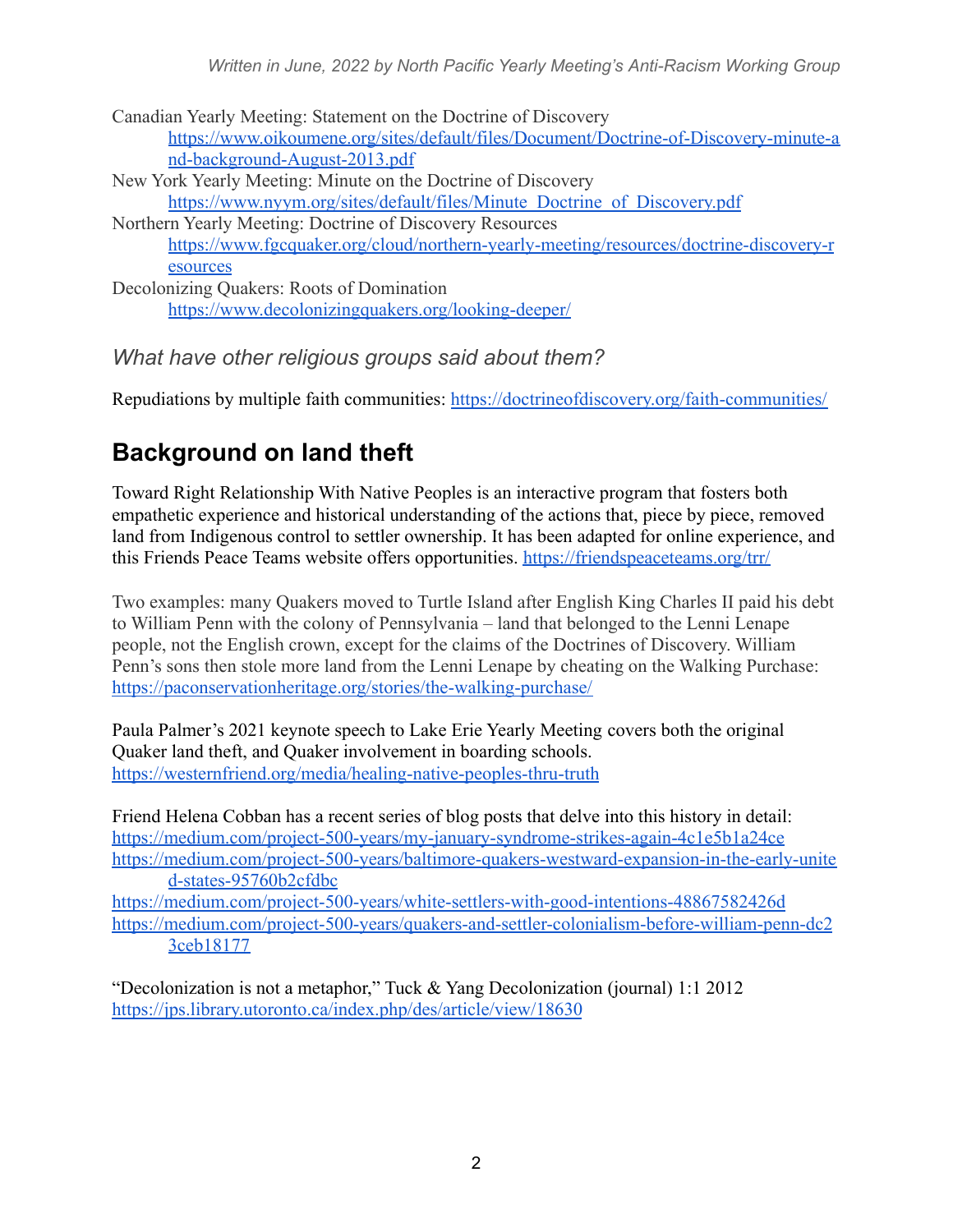## **Background on genocide in schools**

The explicit goal of the compulsory schools for Native children, including those run by Friends, was to strip Native children of their culture. The children were forcibly removed from their families around age 5 and tortured for speaking their language. There was widespread physical, psychological, spiritual, and sexual abuse at these schools, and many children – sometimes more than half of those enrolled – did not survive.

#### *General resources on the schools*

The stories of survivors and witnesses are most thoroughly collected in the 2001 report by the Truth Commission on Genocide in Canada ([https://www.barondeschauer.com/uploads/8/4/7/5/84752080/genocide\\_report\\_2001.pdf](https://www.barondeschauer.com/uploads/8/4/7/5/84752080/genocide_report_2001.pdf)), and in the 2015 report by the Truth and Reconciliation Commission of Canada (<https://web.archive.org/web/20200505161532/http://trc.ca/about-us/trc-findings.html>, [https://nctr.ca/records/reports/\)](https://nctr.ca/records/reports/), which compiled 6,000 people's testimonies and some of the historical documentation verifying their accounts. The US government has not done any comparable large-scale research.

"How the US stole thousands of Native American children" (13 minutes) <https://www.youtube.com/watch?v=UGqWRyBCHhw:>

[https://www.theatlantic.com/education/archive/2019/03/traumatic-legacy-indian-boarding](https://www.theatlantic.com/education/archive/2019/03/traumatic-legacy-indian-boarding-schools/584293/)[schools/584293/](https://www.theatlantic.com/education/archive/2019/03/traumatic-legacy-indian-boarding-schools/584293/)

<https://www.mprnews.org/story/2019/10/03/stories-of-life-in-indian-boarding-schools>

A statement from the Interfaith Network for Indigenous Communities, September 2021: [https://fanwa.org/wp-content/uploads/2021/10/INIC-Statement-on-Boarding-Schools-with-signer](https://fanwa.org/wp-content/uploads/2021/10/INIC-Statement-on-Boarding-Schools-with-signers-10-20-21.pdf) [s-10-20-21.pdf](https://fanwa.org/wp-content/uploads/2021/10/INIC-Statement-on-Boarding-Schools-with-signers-10-20-21.pdf) . (INIC is based in Washington State. <https://fanwa.org/our-network/inic/> )

*Resources on Quaker involvement with the schools & healing*

Video on Quaker Indian Boarding Schools, Facing our History and Ourselves by Paula Palmer with Jerilyn DeCoteau and Jane Westberg: <https://vimeo.com/192219802/376f2f1ddb>

<https://journeyofhealing.net/indian-boarding-schools/>

This website is part of a ministry originating within New England Yearly Meeting. It's a resource for learning about Friends' involvement with boarding schools, our genocidal history more generally, and all sorts of inspiring present-day possibilities.

<https://www.friendsjournal.org/quaker-indian-boarding-schools/>

Friends Journal article consolidates information gathered by Paula Palmer on Quaker involvement in boarding schools.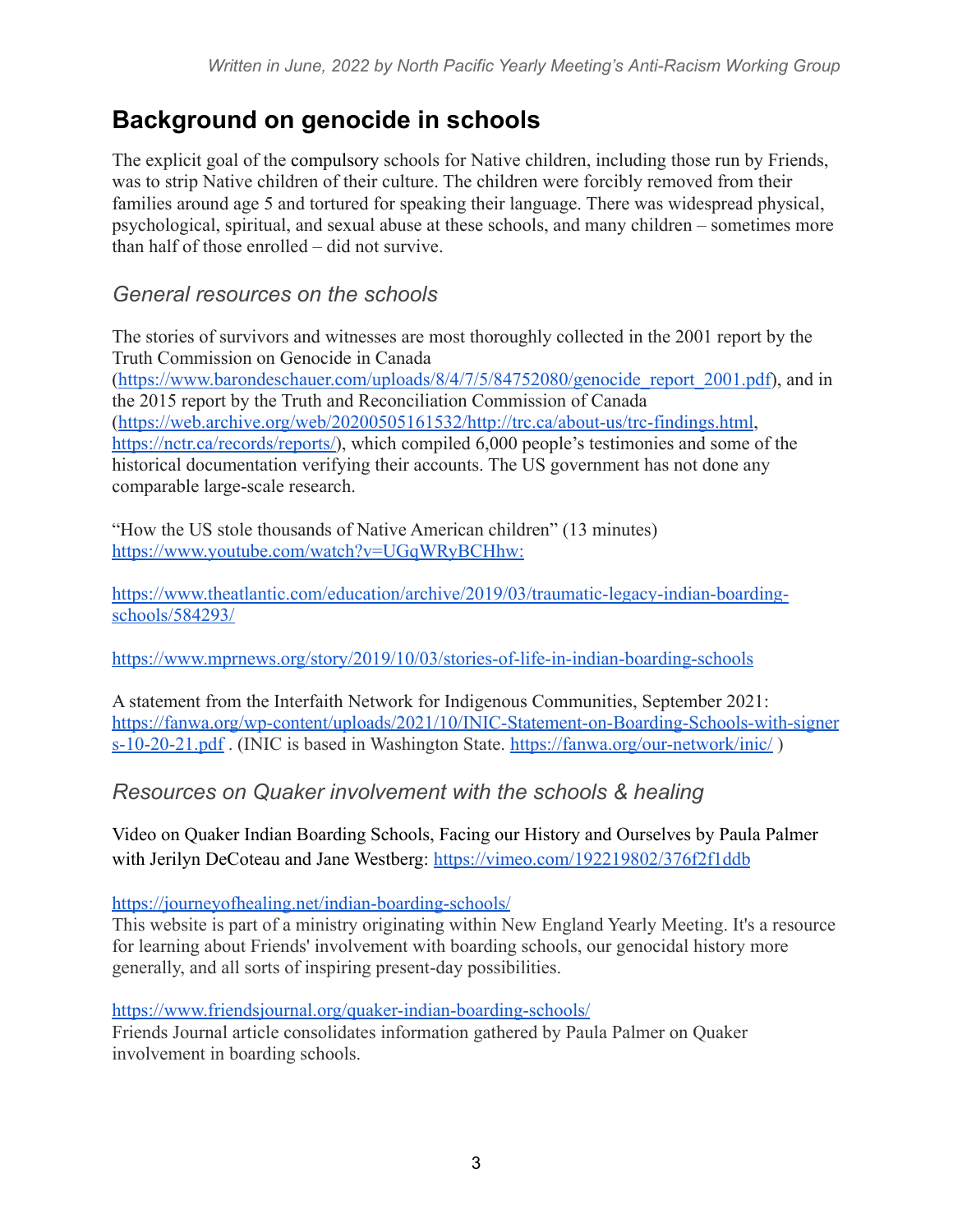<https://boardingschoolhealing.org/healing/for-churches/>

The National Native American Boarding School Healing Coalition summarizes the role of religion in harm and healing in the context of boarding schools.

<https://www.decolonizingquakers.org/quakers-and-boarding-schools/> Information about Quakers and Indigenous boarding schools, including links to further reading.

h[ttps://web.archive.org/web/20151025184346/http://digital.library.okstate.edu/Chronicles/v033/v](https://web.archive.org/web/20151025184346/http://digital.library.okstate.edu/Chronicles/v033/v033p169.pdf) [033p169.pdf](https://web.archive.org/web/20151025184346/http://digital.library.okstate.edu/Chronicles/v033/v033p169.pdf)

This article on the missions of the Society of Friends among the Indian tribes of the Sac and Fox Agency offers a history of Quaker boarding schools in Oklahoma.

<https://www.fcnl.org/updates/2021-10/quakers-grapple-legacy-indian-boarding-schools> Brief update of current Quaker efforts to address the legacy of boarding schools.

### **Background on the UN Declaration on the Rights of Indigenous Peoples**

Read the full declaration: [https://www.un.org/development/desa/indigenouspeoples/declaration-on-the-rights-of-indigenou](https://www.un.org/development/desa/indigenouspeoples/declaration-on-the-rights-of-indigenous-peoples.html) [s-peoples.html](https://www.un.org/development/desa/indigenouspeoples/declaration-on-the-rights-of-indigenous-peoples.html)

The United Nations Declaration on the Rights of Indigenous Peoples was adopted by the UN General Assembly on Thursday, 13 September 2007, by a majority of 144 states in favor, 4 votes against, and 11 abstentions. The countries who did not ratify it were Australia, Canada, New Zealand and the United States. In 2009 Australia changed its position, followed by New Zealand in April 2010, Canada in November 2010, and the United States in January 2011 ([https://2009-2017.state.gov/s/srgia/154553.htm\)](https://2009-2017.state.gov/s/srgia/154553.htm).

# **Further resources related to action items**

Examples of anti-Indigenous behavior and language include racist idioms, touching people's jewelry, and cultural appropriation such as disrespectful sports mascots and treating cultural symbols as a party costume.

Real Rent Duwamish is an example of a reparations project: <https://www.realrentduwamish.org/>

NDN Collective [\(https://ndncollective.org/](https://ndncollective.org/)) is an Indigenous-led organization dedicated to building Indigenous power, and it is one hub of the #LandBack movement ([https://landback.org/\)](https://landback.org/). Through organizing, activism, philanthropy, grantmaking, capacity-building and narrative change, they create sustainable solutions on Indigenous terms.

Options for Transferring Land, compiled by the Sustainable Economies Law Center: [https://d3n8a8pro7vhmx.cloudfront.net/theselc/pages/608/attachments/original/1536713916/201](https://d3n8a8pro7vhmx.cloudfront.net/theselc/pages/608/attachments/original/1536713916/20180911_-_Brief_Guide_to_Transferring_Land.pdf?1536713916) 80911 - Brief Guide to Transferring Land.pdf?1536713916